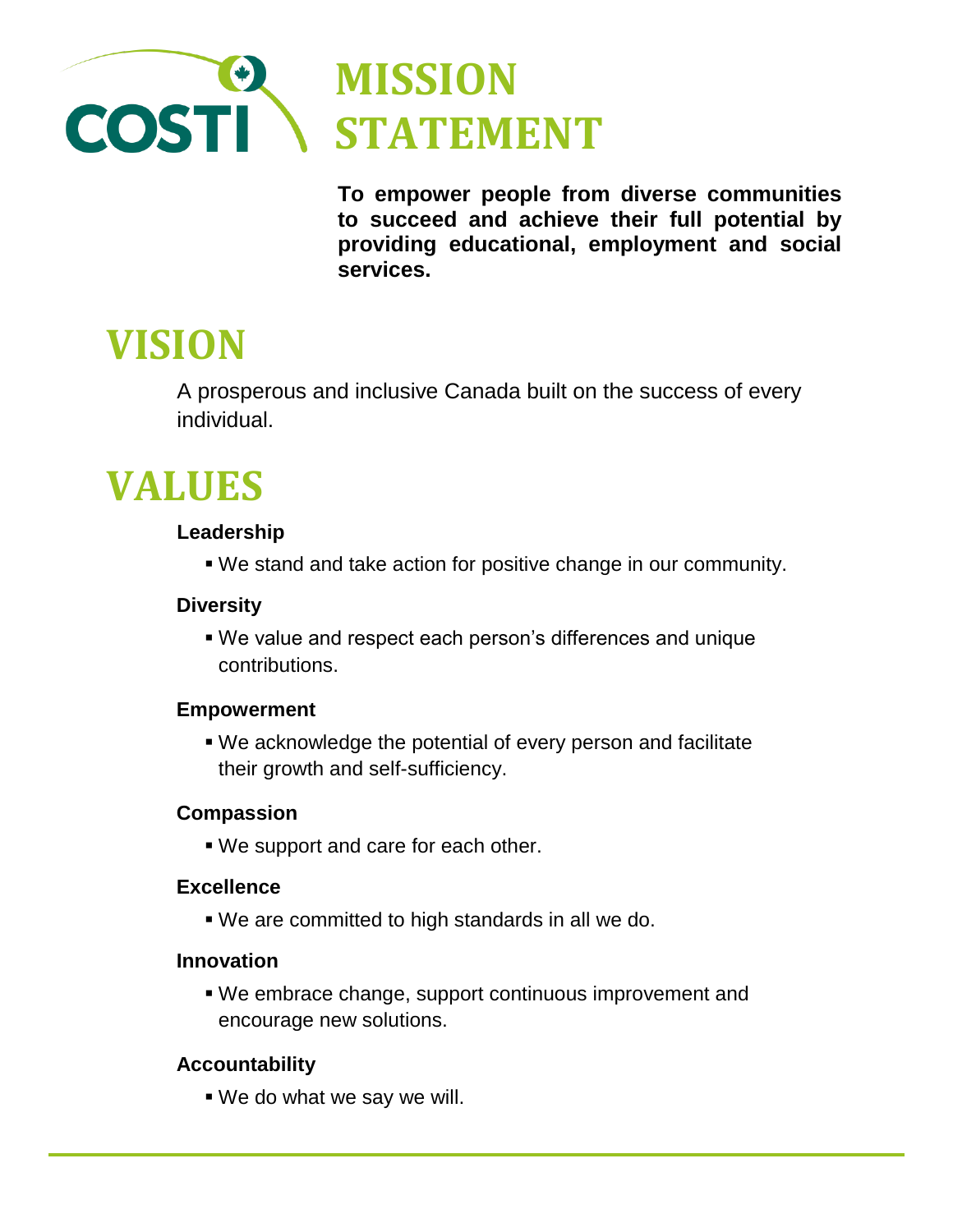

Meeting the needs of a diverse society since 1952, **COSTI Immigrant Services** is a community-based multicultural agency providing employment, educational, settlement and social services to all immigrant communities, new Canadians and individuals in need of assistance.

COSTI strives to be a leader in community service by using a client-focused, proactive, and innovative approach in planning, developing and delivering services. Our programs ensure that regardless of language or cultural barriers, people who arrive in Canada are able to access information, use their existing skills and learn new ones that accelerate their ability to engage broadly and deeply in all aspects of Canadian society.

Operating from 18 locations in Toronto, York Region and the Region of Peel, COSTI provides services in more than 60 languages. We help over 39,000 individuals received assistance.

Services and programs include:

- Specialized employment services for internationally trained individuals, as well as information and referral to appropriate services, employment assessment and counselling, work placement, job search training and job development for adults and youth.
- English language (ESL and LINC), skills training and Enhanced Language Training (ELT) programs.
- Settlement services including orientation, information, counselling and cultural interpretation for recently-arrived immigrants.
- Post-settlement support for settled immigrants who continue to require social and government services.
- **Housing and settlement supports for Government-Assisted Refugees, Refugee** Claimants and Privately-Sponsored Refugees.
- **Family counselling and mental health services.**
- Housing support for families facing eviction, or those marginally housed.
- **Help for immigrant women to overcome barriers in their lives and to access** opportunities.
- Services specific to the needs of seniors to help them lead a satisfying and dignified life.
- **Translation and interpretation services.**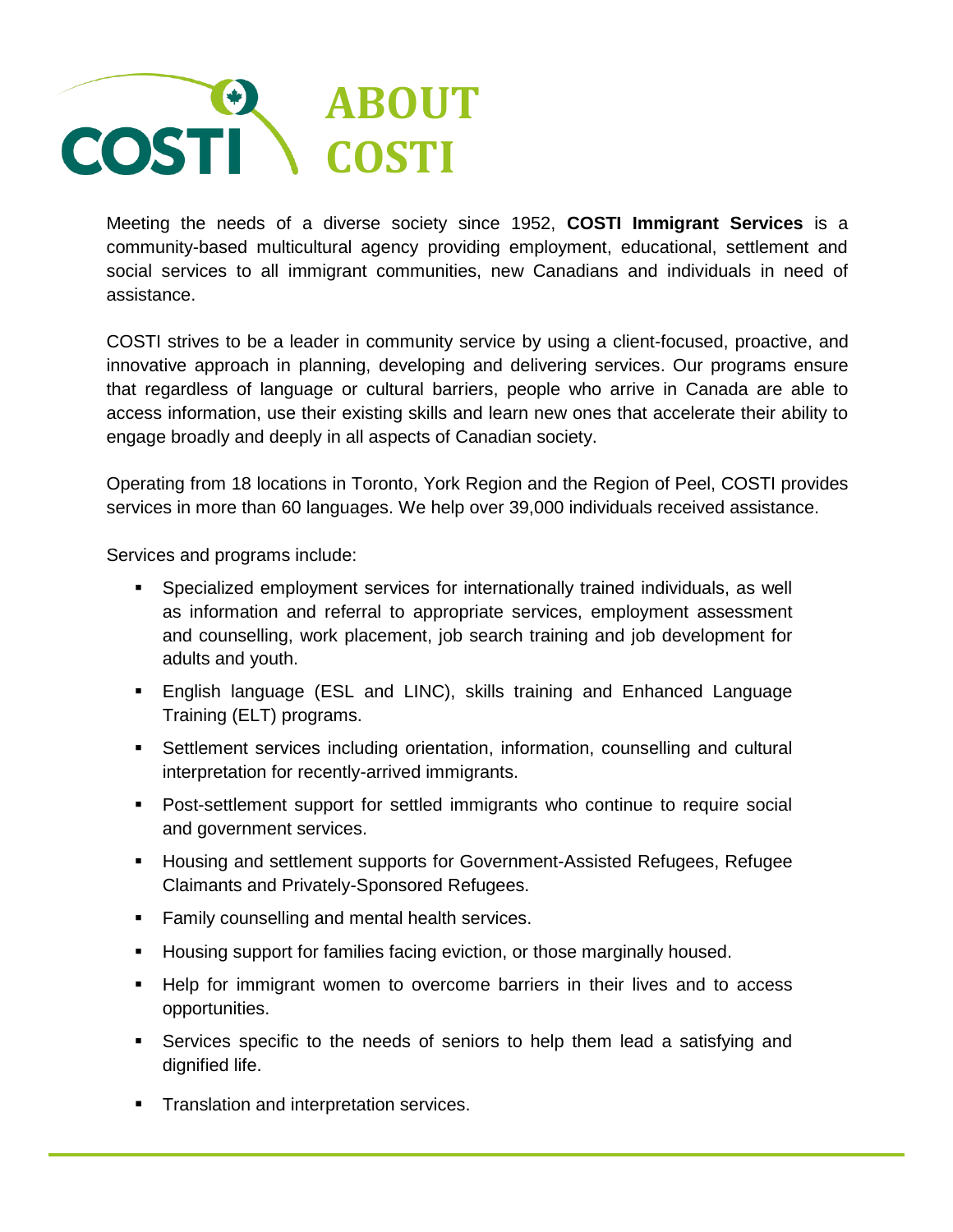# **A HISTORY IN COSTI PROGRESS**

Since 1952 COSTI has been there for those in need. Out of a concern for the needs of recent immigrants in Toronto, COSTI (then the Italian Immigrant Aid Society) was founded in 1952. Over the decades the city has changed, so too have COSTI's responses.

COSTI originated with the amalgamation, in 1981, of two major service agencies, COSTI (formerly Centro Organizzativo Scuole Tecniche Italiane) and the IIAS (Italian Immigrant Aid Society), each of which had a lengthy and proud history of service in the immigrant community.

COSTI is a multicultural organization that has always offered a range of services and opportunities arising out of specific needs in the community. It has strong support from a wide and extremely diverse constituency in Toronto and the Regions of Peel and York. COSTI has evolved into the organization that it is today because its volunteer leaders and compassionate staff have worked with a strong commitment to effect change.

### **The 1950's – Establishing a Tradition of Helping Others**

Formed in 1952, the IIAS emerged as an organization whose main purpose was to provide Italian newcomers with the basic necessities of life. Meeting immigrants at Union Station in Toronto, IIAS workers would assist them with housing and employment, and would follow-up with orientation and counselling designed to help these new arrivals become more comfortable in their new country.

### **The 1960's – Strengthening Ties to the Community**

Ten years later, in 1962, COSTI was established to help recent Italian immigrants obtain the professional qualifications required to practice their trades in Canada. During its early days of operation, COSTI's programs were based in a church basement in Toronto, eventually moving to an old unused mansion at 136 Beverley Street.

To prepare immigrants for the English-language licensing examinations which they were required to pass in order to work in Canada, COSTI workers organized English language instruction programs. As the number of clients increased, a need was perceived not only for vocational counselling, but for general and family counselling as well.

The programs offered at COSTI soon outgrew its facilities, and the organization began working in collaboration with various technical education centres in the area. In 1966, the Workers' Compensation Board (now known as the Workplace Safety and Insurance Board) contracted COSTI to begin a program to rehabilitate injured workers. This program grew significantly, impacting on the lives of countless injured workers over the years.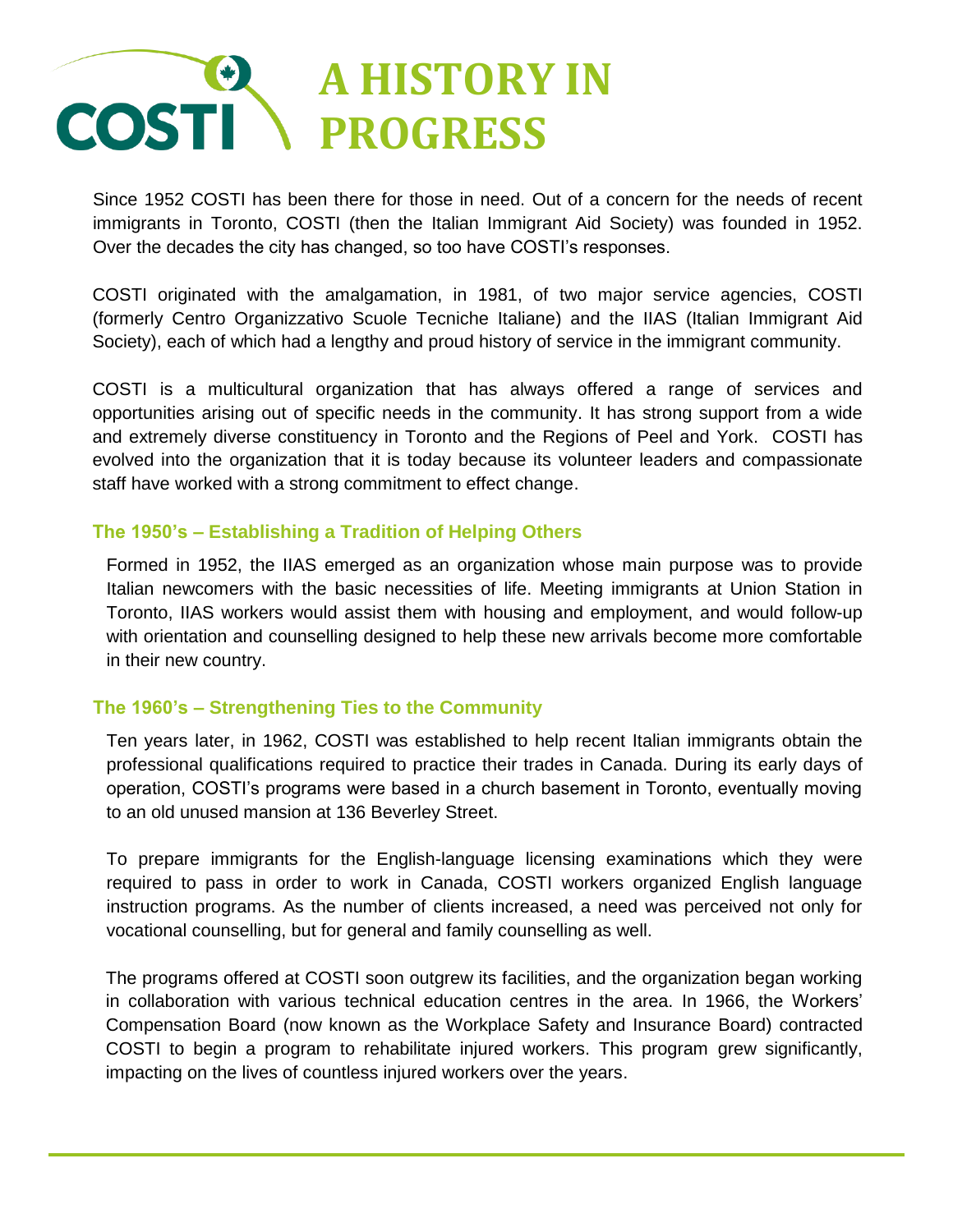#### **The 1960's – Continued**

By the end of the 1960's, the agency had opened counselling offices throughout Toronto, Hamilton, and suburban North York. It was also around this time that COSTI became a United Way member agency, and began expanding its services to immigrants from other countries in addition to those from Italy.

#### **The 1970's – Multiculturalism**

During the 1970's, COSTI's services expanded once again to include aid for refugees coming to Canada. Recognizing a pressing need for many of the Vietnamese "boat people" to confirm their true level of education, COSTI developed an examination and certification process in conjunction with George Brown College, the first program of its kind in Canada.

#### **The 1980's – A Shared Vision**

Acknowledging the similarities in the goals and work of the IIAS and of COSTI, negotiations were initiated in 1980 to amalgamate the two agencies. On January 24, 1981, this goal was achieved and the organizations were merged under the official name of COSTI-IIAS Immigrant Services.

#### **The 1990's – Eliminating Barriers**

COSTI experienced a remarkable period of growth and development during the 1990's. With a focus on addressing the needs of Internationally Trained Professionals, COSTI was instrumental in providing leadership in the community, through the development of unique service delivery models that addressed the needs of individuals arriving to Canada with international work experience. Established in 1997 and the first of its kind, COSTI's Centre for Internationally Trained Professionals provided professionals with intense hands-on experience in the workplace within their field of expertise.

#### **The 2000's – COSTI and the Community**

COSTI's collaboration and partnerships with the community significantly increased during the 2,000's. The organization hosted and organized the first African Canadian Council in 2001, bringing together 51 African-serving organizations and community members to a conference to discuss the need for planning and greater coordination of services to the growing community. The result of the conference was the creation of the African Canadian Social Development Council, whose mandate was to coordinate services, provide training and advocate for more responsive public policy. COSTI acted as its trustee.

In 2007, along with four other partner organizations, the Welcome Centre Immigrant Services partnership model was formed. COSTI was the lead for the first centre in Vaughan. Four more locations opened a year later, each led by one of four other partners. A one-stop service in York Region, Welcome Centre Immigrant Services Centres are designed to directly address the settlement needs of newcomers. In addition, recognizing the growing need for individual and group counselling in the Portuguese-speaking and Spanish-speaking communities, COSTI expanded its family and mental health services to these communities in 2008.